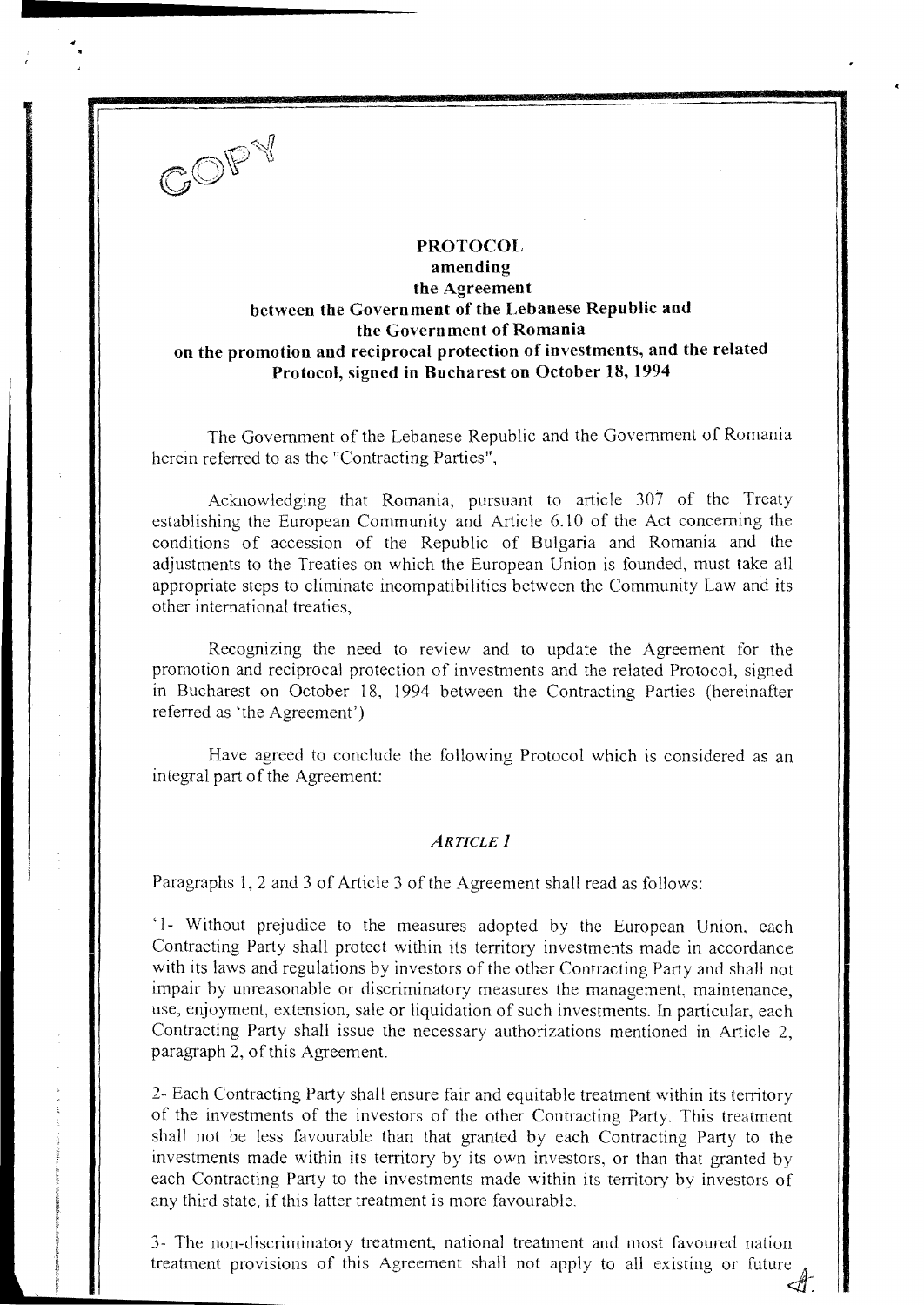advantages accorded by either Contracting Party by virtue of any existing or future membership of, or association with, a customs, economic or monetary union, a common market or a free trade area, to investors of its own, or Member States of such union, common market or free trade area, or of any other third State. Nor shall such treatment relate to any advantage which either Contracting Party accords to investors of a third state by virtue of a double taxation agreement or other agreements on a reciprocal basis regarding tax matters. Moreover, the provisions of paragraph 1 of this Article shall not be construed so as to oblige Lebanon to extend to the investors and investments of the other Contracting Party the treatment granted to its own investor regarding ownership of real estate and other real rights.'

#### *ARTICLE 2*

Paragraph 1 of article 4 of the Agreement shall be amended as follows:

'1- Without prejudice to the measures adopted by the European Union, each Contracting Party in whose territory investments have been made by investors of the other Contracting Party shall grant those investors the free transfer of the payments relating to these investments, particularly of:

a) returns according to Article 1, paragraph 3 of this Agreement;

b) amounts relating to loans incurred, or other contractual obligations undertaken, for the investment; and

c) proceeds accruing form the total or partial sale, alienation or liquidation of an investment.'

### *ARTICLE 3*

Article 11 of the Agreement shall read as follows:

'1- This Agreement shall enter into force 30 days after the date on which the Contracting Parties shall have notified each other that their legal requirements for the entry into force of this Agreement have been fulfilled. It shall remain in force for an initial period of ten years. After the expiration of this period, it shall remain in force for an unlimited period unless denounced by either Contracting Party, prior a six months notification.

2- In case of official notice as to the denunciation of the present Agreement, the provisions of Article 1 to 10 shall continue to be effective for a further period of ten years for investments made before official notice was given.

3- This Agreement shall be amended by mutual consensus of the Contracting Parties. The amendments agreed on shall enter into force the day after the date on which the Contracting Parties shall have notified each other that their legal requirements for the entry into force of the amending provisions have been fulfilled.'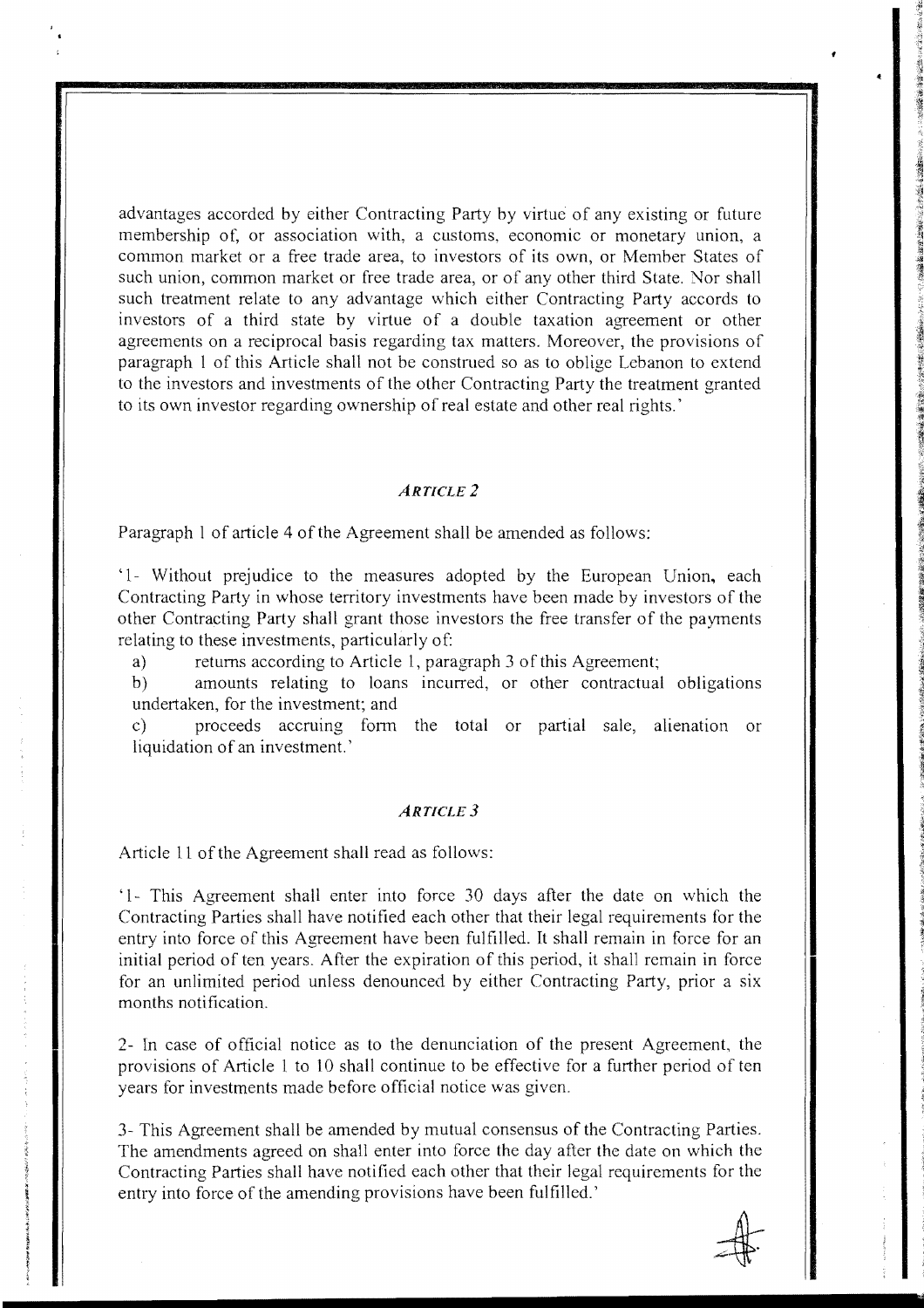### *ARTICLE4*

The Protocol to the Agreement referring to paragraph 2 of Article 5 of the Agreement is cancelled.

### *ARTICLE* **5**

The present protocol shall enter into force on the date of receipt of the last notification by which the Contracting parties shall communicate each other that their internal legal procedures for its entry into force have been completed and shall remain in force so long as the Agreement shall remain in force.

IN WITNESS THEREOF the Undersigned, being duly authorized by their respective Government, have signed this Agreement.

Done at .......................................... , on ....................................... in two originals, in Arabic, Romanian and English languages, each text being equally authentic. In ease of difference of interpretation, the English text shall prevail.

**FOR THE COVERNMENT OF** THE LEBANESE REPUBLIC

FOR THE GOVERNMENT OF **ROMANIA** 

na gyneralla pierranna, col

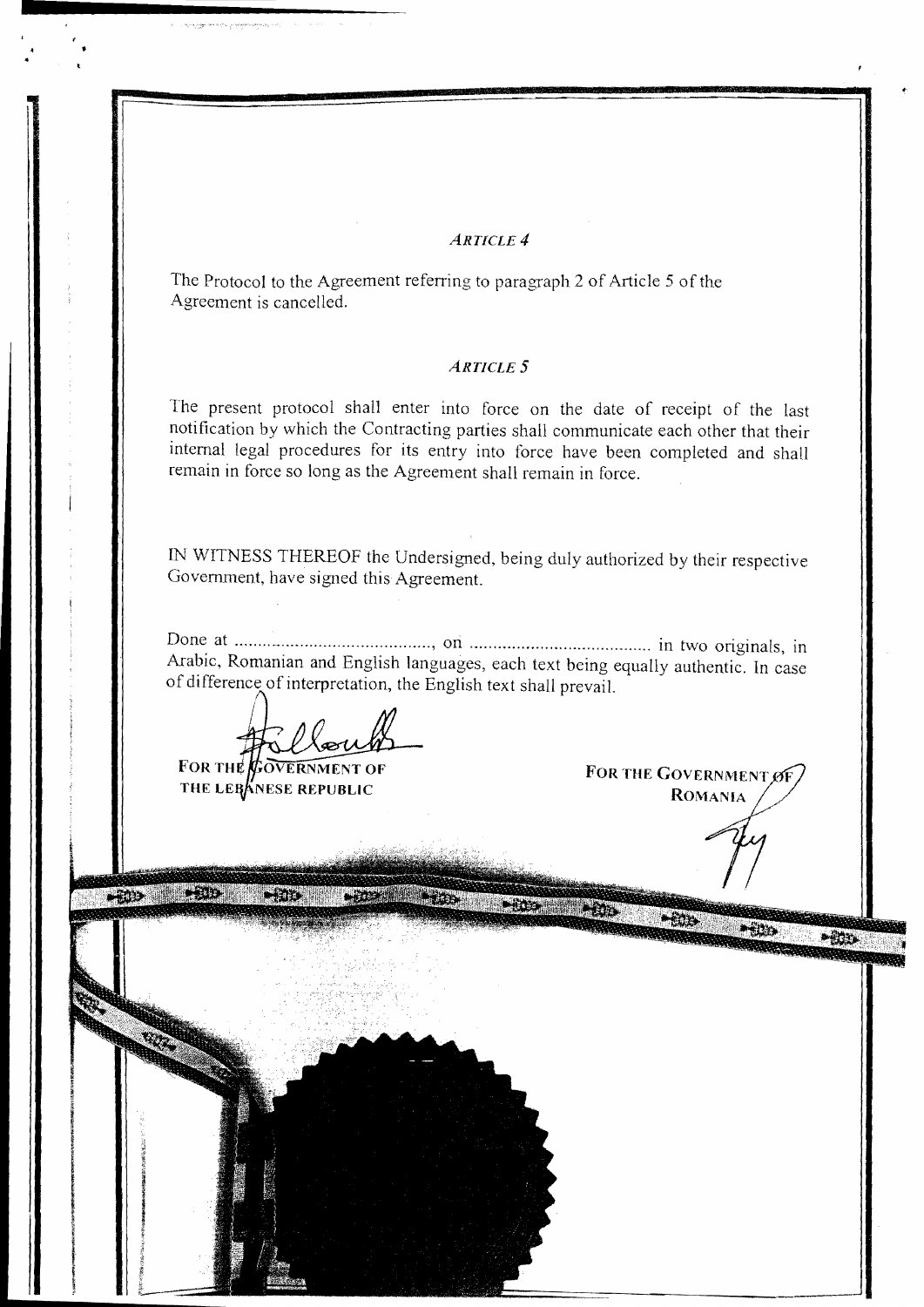

بروتوكول تعديل الاتفاقية الموقعة بين حكومة الجمهورية اللبنانية وحكومة رومانيا حول تنشيط الاستثمارات وحمايتها المتبادلة، والبروتوكول الملحق الموقعة في بوخارست في 18 تشرين الأول 1994

إن حكومة الجمهورية اللبنانية وحكومة رومانيا المشار إليهما في ما يلي بـ "الطرفين المتعاقدين"،

إقرارا منهما أنه، بناءً على المادة 307 من المعاهدة التي أنشئ بموجبها الاتحاد الأوروبي، والمعادة 6.10 من القانون المتعلق بشروط دخول جمهورية بلغاريا ورومانيا إلى الاتحاد الأوروبي، وتعديلات المعاهدات التي نشأ بموجبها الاتحاد الأوروبي، على رومانيا اتخاذ كافة الإجراءات اللازمة من أجل إزالة التعارضات بين قانون الاتحاد والمعاهدات الدولية الأخرى،

واعترافًا منهما بالحاجة إلى مراجعة وتحديث الاتفاقية من أجل تنشيط الاستثمارات وحمايتها المتبادلة الموقعة في بوخارست في 18 تشرين الأول 1994 بين الفريقين المتعاقدين (والمشار إليها في ما يلي بـ"الاتفاقية")،

قد اتفقنا على إبرام هذا البروتوكول الذي يعتبر جزءاً لا يتجزأ من الاتفاقية:

## العلاة 1

تعدّل الفقر ات 1، 2 و 3 من المادة 3 من الاتفاقية كما يلي:

[ . "بدون الإخلال بالإجراءات المعتمدة من الاتحاد الأوروبي، على كل طرف متعاقد أن يقوم ضمن أراضيه بحماية الإستثمارات الموظفة وفقاً لقوانينه وأنظمته من جانب مستثمر بن تابعين للطر ف المتعاقد الآخر. و بأن لا يُلحق الضر ر. من خلال إجر اءات غير سليمة أو تمييزية بإدارة تلك الإستثمارات، أو إستمرارها، أو إستعمالها، أو ممارسة الحق فيها، أو تمديدها، أو بيعها أو تصفيتها. وعلى وجه التخصيص، يجب على كل طرف متعاقد أن يصدر الأذونات الضرورية المذكورة في الفقرة "2" من المادة "2" من هذه الاتفاقية.

2. على كل طرف متعاقد أن يضمن معاملة عادلة ومنصفة ضمن أراضيه لاستثمارات المستثمرين التابعين للطرف المتعاقد الآخر. وهذه المعاملة يجب ألا تكون أقل ر عابة من تلك التي يمنحها كل طرف متعاقد للاستثمارات الموظفة ضمن أراضيه من جانب مستثمرين تابعين له، أو من تلك التي يمنحها كل طرف متعاقد للاستثمار ات الموظفة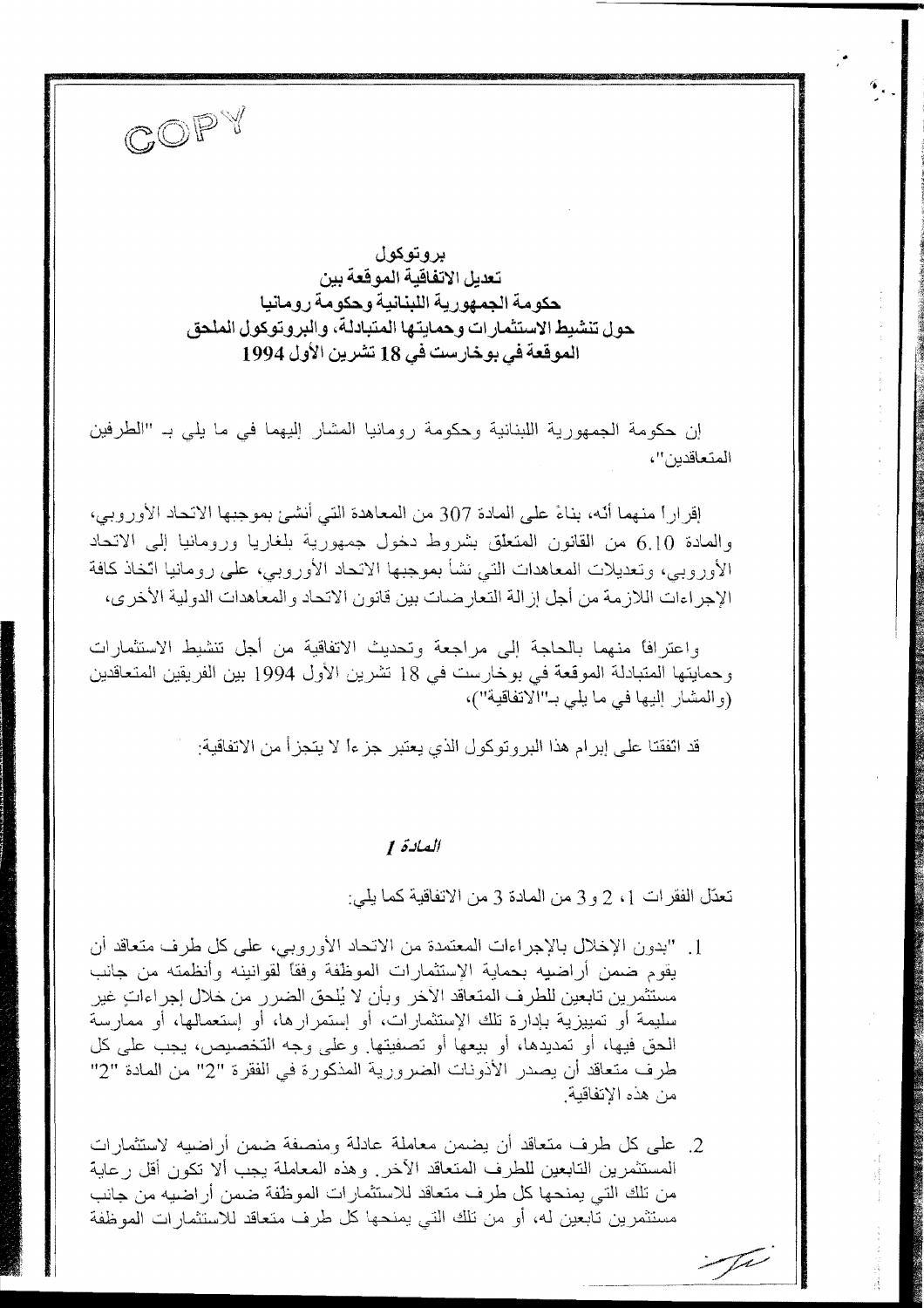ضمن أراضيه من جانب مستثمرين تابعين لأيّ بلد ثالث، إذا كانت هذه المعاملة المذكور ة أخير أ أكثر ر عاية.

3. إن أحكام المعاملة غير التميزية، والمعاملة الوطنية، ومعاملة الدولة الأكثر رعاية المنصوص عليها في هذه الاتفاقية لا تطبِّق على أيَّة امتيازات حالية أو مستقبلية ينمحها أيّ من الطرفين المتّعاقدين بناءً على أيّة عضوية أو شراكة حالية أو مستقبلية في أي اتحادٍ جمركي، إقتصادي، أو نقدي، أو عن سوق مشتركة أو منطقة تجارةٍ حرة، إلى مستثمرين تابعين له أو لأي دول أعضاء في تلك الاتحادات أو في السوق المشتركة أو منطقة التجارة الحرة، أو تابعين لأيّ بلد ثالث ولا يجب أن تتعلَّق تلك المعاملة بأيَّة ميزة يوليها أيٌّ من الطرفين المتعاقدين لمستثمرين من بلد ثالث بموجب إتفاقية حول الإزدواج الضريبي أو إتفاقيات أخرى على أساس متبادلٍ بشأن المسائل الضريبية. بالإضافة إلى ذلك، لا ينظر إلى أحكام الفقرة 1 من هذه المادة على أنها تلزم لبنان على شمل المستثميرين التابعين إلى الفريق المتعاقد الأخر واستثماراتهم في المعاملة التي يوليها إلى المستثمرين التابعين له في ما يتعلق بتملك العقارات والعقوق العقارية الأخرى"

### العلاة 2

يتمّ تعديل الفقرة 1 من المادة 4 من الاتفاقية كما يلي:

"بدون الإخلال بالإجراءات المعتمدة من قبل الاتحاد الأوروبي، يمنح كلّ  $\cdot$  1 فريق متعاقد حصلت على أراضيه استثمارات من قبل مستثمرين من الفريق المتعاقد الأخر أولنك المستثمرين تحويل المبالغ المرتبطة بتلك الاستثمارات مجانا، و خصوصاً: أ) الإيرادات المنصوص عليها في المادة 1، الفقرة 3 من هذه الاتفاقية ب) المبالغ المرتبطة بالقروض، أو أيَّة عقود، المترتَّبة عن عملية الاستثمار؛ و المو جبات ج)العائدات الناتجة عن البيع الكلي أو الجزني الخاص باستثمار، أو التفرغ عنه أو تصفيته "

العلاة 3

تعدّل المادة [ ] من الاتفاقية كما يلي:

1. "تدخل هذه الاتفاقية حيّز التنفيذ بعد 30 يومـاً علـى إعلام الطرفين المتعاقدين أحدهما الأخر إنجاز الإجراءات القانونية اللازمة من أجل سريان مفعولها. وتبقى الاتفاقية سارية المفعول على فترة عشر سنوات أولية ٍ بعد انتهاء تلك الفترة، سوف ، يجري تمديدها في ما بعد لمدة غير محدّدة مـا لـم يُقدّم فسـخ الاتفاقيـة مـن قبـل أيّ مـن الطـر فين المتعاقدين بعد 6 أشهر من إرسال إخطار بذلك.

ing